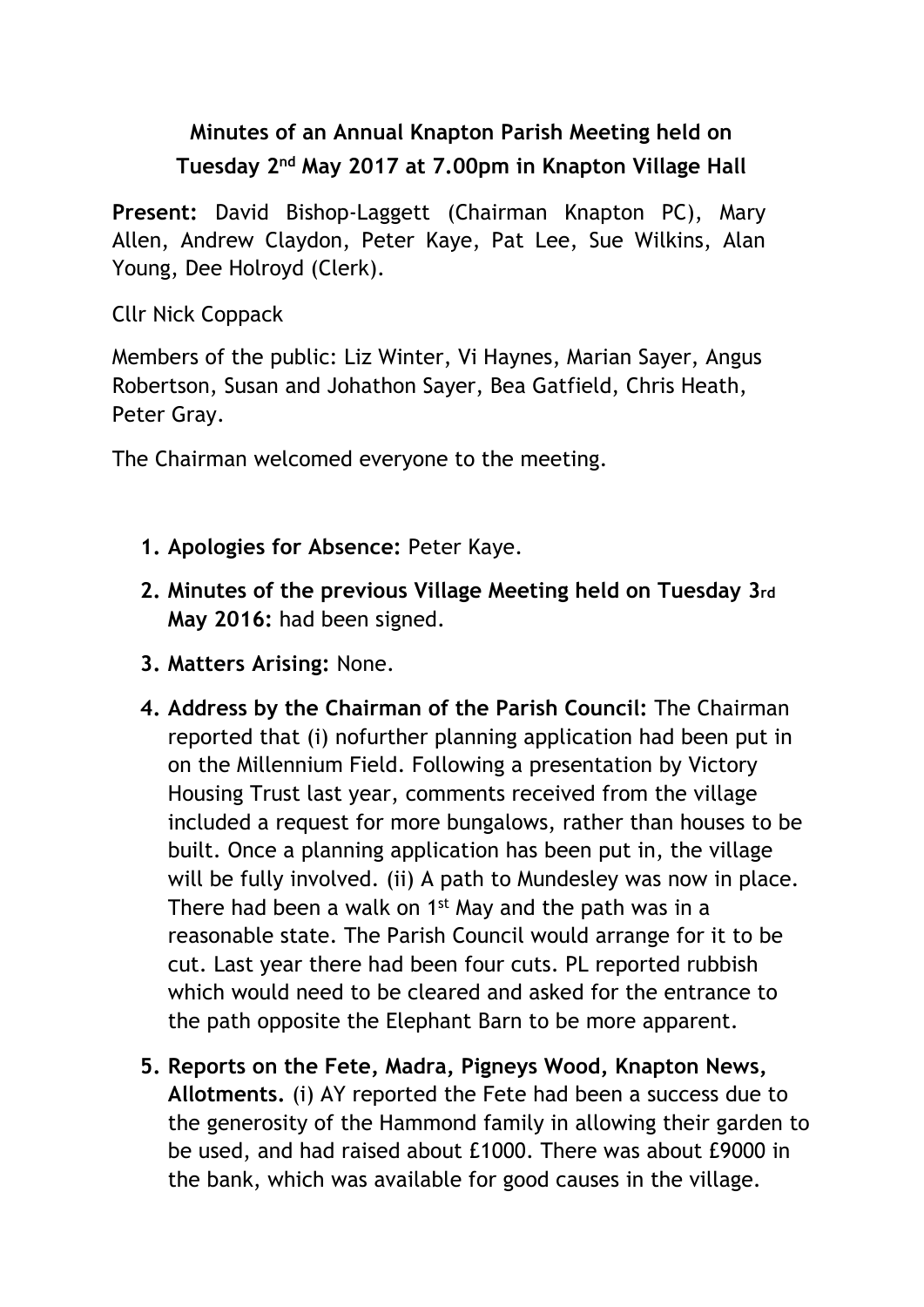Playground equipment had been suggested. (ii) Madra: PL reported (a) that the PC had taken over responsibility for the play area. New bark was in place and a new post had been delivered. The next items to address were the climbing frame and the slide. (b) Trunchonbury would go ahead. It was well organised with good security in place. As a family event, no trouble was anticipated. Access from Hall Lane would be for emergency and service vehicles only, with all other access being from the B1145, with Highways agreement. (iii) Pigneys Wood: PK was not at the meeting had asked that it be reported that volunteers were needed. (iv) Knapton News: Liz Winter reported that the four planned editions had been achieved with funding help from the Bacton Gas site. Printing was done by East Coast Plastics and the bank balance stood at about £1000. Tricia Doidge was kindly putting the magazine together (letter of thanks from the PC to be sent) and Karen Herbert-Okey had a delivery team in place. LW requested matter for the next edition to be in by 18<sup>th</sup> June, this would cover the church coffee morning and the fete. The Chairman thanked LW for her hard work which kept the magazine going. (iv) Allotments: Peter Gray reported that he had had an allotment since 2001 which had taken a year to clear. The land had been donated to Knapton PC by Miss Robinson and comprised 12 strips of land, each to be divided into three. These were now fully let providing an income for the PC in 2016/17 of £180 . New tenants paid a £20 refundable deposit, ensuring their allotment would be left in a tidy state. Allotment rents are passed to the parish clerk by PG together with a map of current lets. There is no running water or other facility on the land. PG said there were good relations amongst the tenants, and Pat Lee in particular was extremely helpful to everyone there. There are no current vacancies. (v) Bacton Gas Site: AY had attended the last meeting. The Gas Site would be venting on 28<sup>th</sup> June. The coastal path would be diverted. Only four complaints had been received in the past year.

**6. Financial Report:** The clerk reported spending last year of £3890 and a current credit balance of £5385. Accounts were always available to be seen and would be put on the website.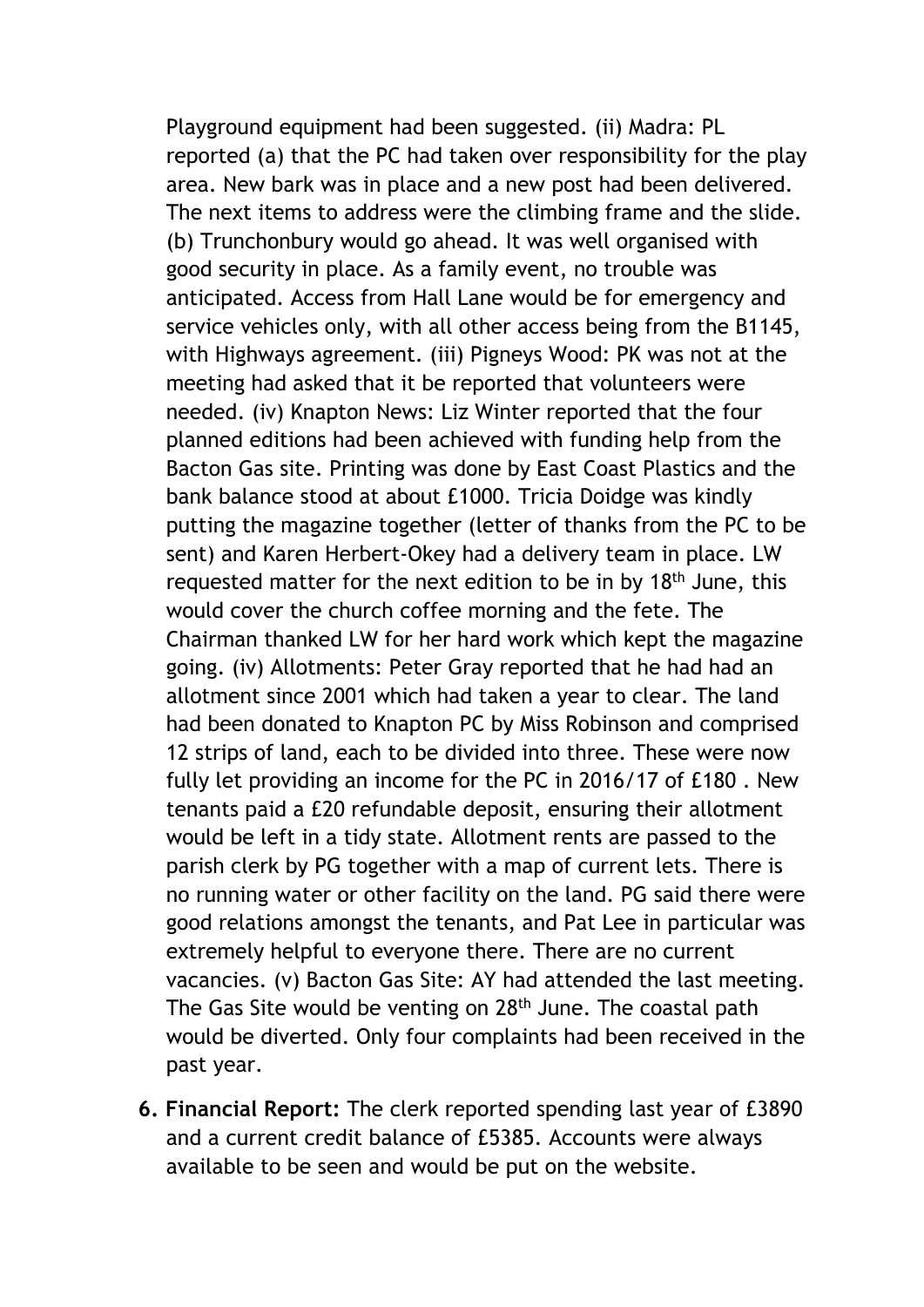**7. The Future of Knapton Village Hall.** MA reported that the Chairman of the Village Hall, Nicholas Holroyd, had asked that the PC take on a long

**1.**

**8.** lease of the hall, so funding could be applied for. DBL pointed out that this would mean the PC taking long term responsibility for the hall. £120,000 was needed to upgrade the hall, which would remain in the ownership of the Diocesan Board. AY suggested the Men`s Club, which was available to the village, would be a better alternative. Madra was not considered suitable. It was agreed that the PC would apply for a fifty year lease. If another, more suitable venue was found, the lease need not be taken up. DH to write to Rev Andrew James.

Cllr Nick Coppack reported (i) his disappointment in the state of the Millennium Field and hedges and the failure of Steve Blatch of NNDC to respond to a letter sent in January. This was despite frequent reminders from Cllr NC. (ii) He was surprised by the number of cars parked in School Close. (iii) Due to coming elections, there had been few meetings at NNDC and there was nothing to report. Cllr NC left the meeting.

**9. Public Questions:** (i) Marian Sayer asked about a possible speed limit in Pond Lane. Speeding on small roads was a widespread problem. Susan Sayer asked about a speed regulating sign. The PC had agreed to obtain a grant to match fund for one to be situated in The Street, but no fund raising had been done by the people making the initial request. (ii) Susan Sayer reported that the local bus service was very poor. Connections with Mundesley or North Walsham were difficult. There were no amenities in Knapton so people without cars needed buses to reach shops, doctors etc. She asked whether the PC could write